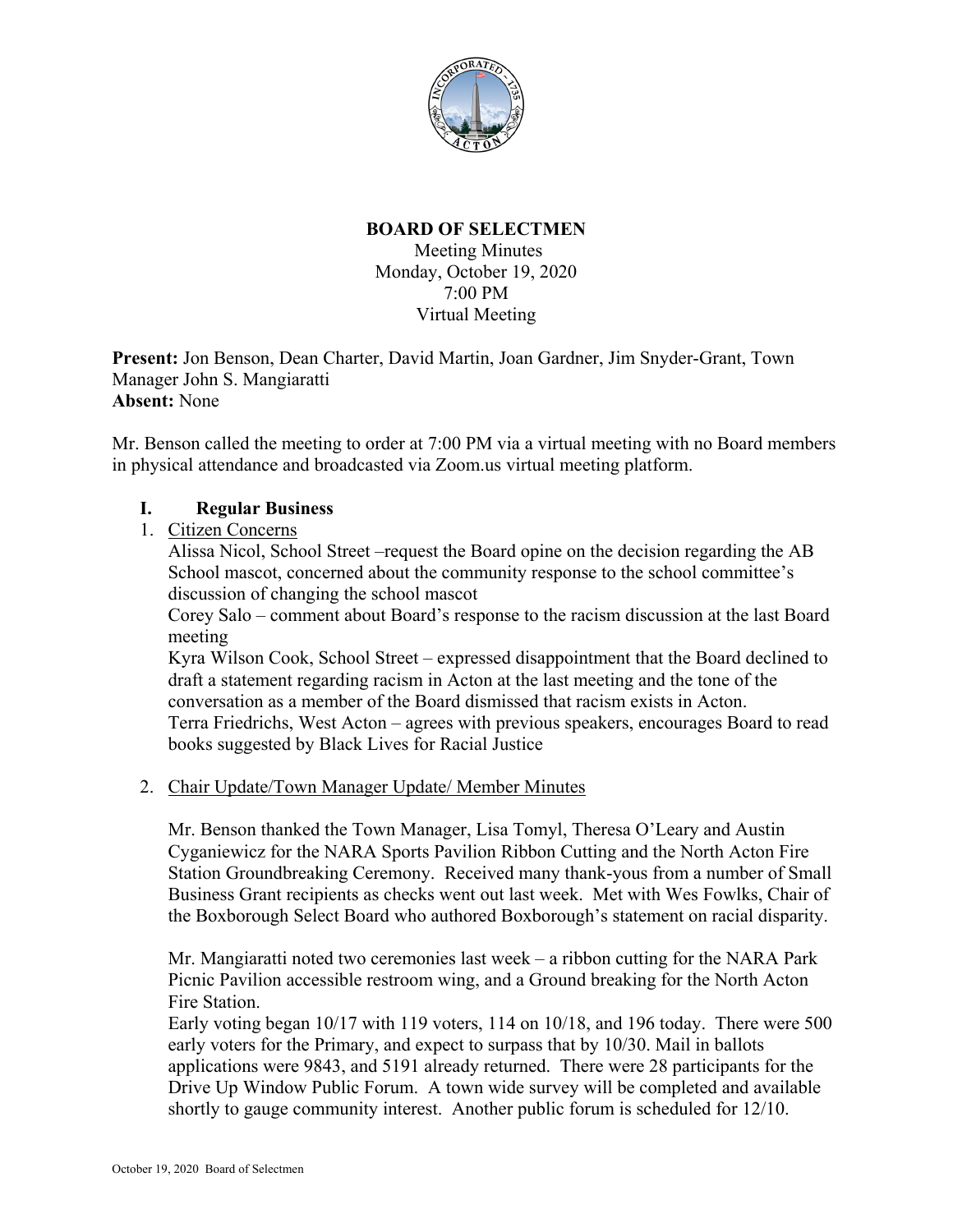

Staff met with MassDOT regarding a Traffic Control Agreement – the purpose of the agreement is to assure that the ways within and adjacent to the project will be operated and maintained by the municipality – failure on any part of any municipality to execute and fulfill the terms of the agreement may disqualify from participation in future Safety Improvement projects.

There will be a virtual public forum 11/5 regarding the 19-21 Maple Street Lot Feasibility Study to review existing conditions on the site and offer comments on potential improvements

## **II. New/Special Business**

3. Reconsideration of Board's Directive for the Diversity, Equity & Inclusion Commission to Draft a Statement for the Board on Racial Disparity for the Board's Consideration The board is working on a statement acknowledging racial disparity and hopefully will be completed and satisfactory to all 5 Board members for their November 2<sup>nd</sup> meeting. **Mr. Snyder-Grant moved that the Board rescind it's October 5th statements and for the DEIC to draft a statement on racial disparity for the Board's consideration, seconded by Ms. Gardner. Mr. Martin called roll: Mr. Snyder-Grant – aye Ms. Gardner – aye Mr. Mr. Benson – aye Mr. Charter – aye Mr. Martin – nay The Board voted 4-1, the motion carried**

## 4. COVID-19 Response Updates

Mr. Mangiaratti updated the Board that there are 6 active COVID-19 cases in Town – down from 8 over the weekend. He urges all residents to use the Acton Board of Health as a primary source for COVID information. The Memorial Library has re-opened on an appointments only basis, and can be made on the Acton Memorial Library online calendar. Town Hall will be re-opening to the public sometime after the November  $3<sup>rd</sup>$ elections.

The Water Resources Advisory Committee is looking to hold a virtual meeting – **Ms. Gardner moved to give the WRAC the ability to meet virtually, seconded by Mr. Snyder-Grant. Mr. Martin called roll:**

**Mr. Snyder-Grant – aye Ms. Gardner – aye Mr. Charter – aye Mr. Benson – aye Mr. Martin – aye The Board voted 5-0, the motion carried**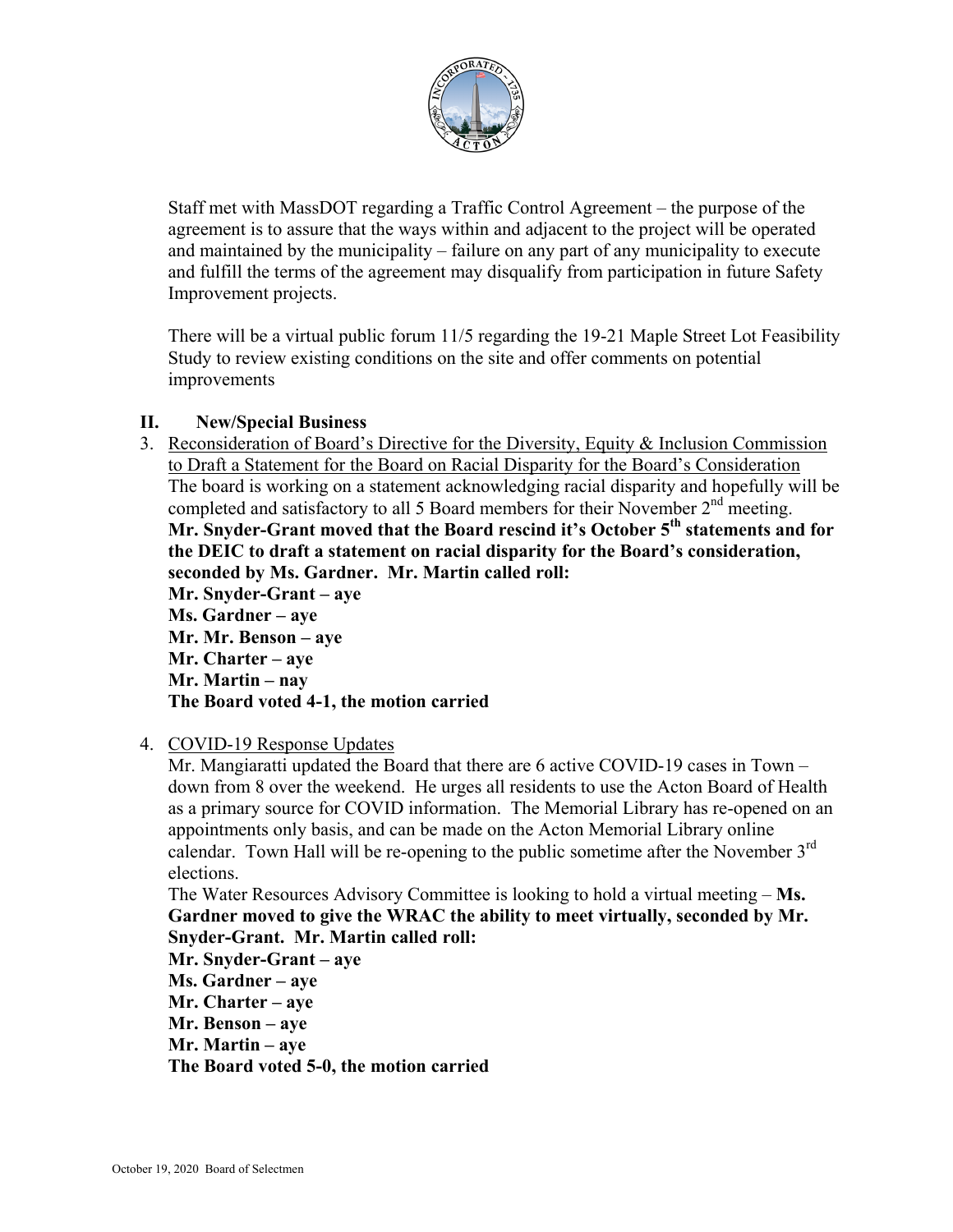

5. CARES Act Reimbursement Request from Acton-Boxborough Regional School District and Minuteman High School

Mr. Mangiaratti updated the Board regarding the ABRSD and Minuteman High School are looking to be sub-recipients of the Town's CARES Act funding for \$468K for their school districts after all their previous reimbursement funding has been exhausted. Mr. Mangiaratti is working with the Finance Department and will be requesting to put in for the full amount of the remaining balance with the state (1.9 million), and meeting with both Superintendents to discuss drafting a MOU regarding the monetary distribution.

6. WR Grace Presentation for Solar Project and Potential Reuse Options

David Cantrell from WR Grace provided the Board with and update on Grace's intentions for its vacant site in South Acton. Grace will not bring operations back to the Acton site. Grace has met all remediation obligations for the soil cleanup at the site. Grace will continue monitoring of ground water contamination for the foreseeable future. The site consists of approximately 130 acres on the south side of train tracks and approximately 50 acres on the north side. The current plan is to lease 30 acres on the south side to a solar developer. Zoning and permitting from the Town will be required.

7. Acton Dog Park Committee Presentation and Recommendation for Dog Park Location The Board heard a presentation from the Acton Dog Park Committee of four possible sites for a Town dog park. Following ADPC chair Tom Gillispie's presentation, the Board rejected for various reasons sites at Morrison Farm, 70 Quarry Road in NARA Park and the School Street Fields adjacent to Route 2. The Board focused on the 348 and 352 Main Street site next to the Acton Housing Authority's planned 36 unit senior affordable and disabled housing development. Following discussion by Board members, the Board took extensive comments from residents and the Isaac Davis Way abutters. The Board deferred a decision on the Main Street site until its meeting on November 2 to allow for the Town to attempt reaching accommodations with the Isaac Davis Way neighbors.

## **III. Consent Items**

**Ms. Gardner moved to approve consent items 8-9, seconded by Mr. Charter. Mr. Martin called roll: Mr. Snyder-Grant – aye Ms. Gardner – aye Mr. Charter – aye Mr. Benson – aye Mr. Martin – aye The Board voted 5-0, the motion carried**

**Ms. Gardner moved to adjourn, seconded by Mr. Snyder-Grant. Mr. Martin called roll: Mr. Snyder-Grant – aye Ms. Gardner – aye**